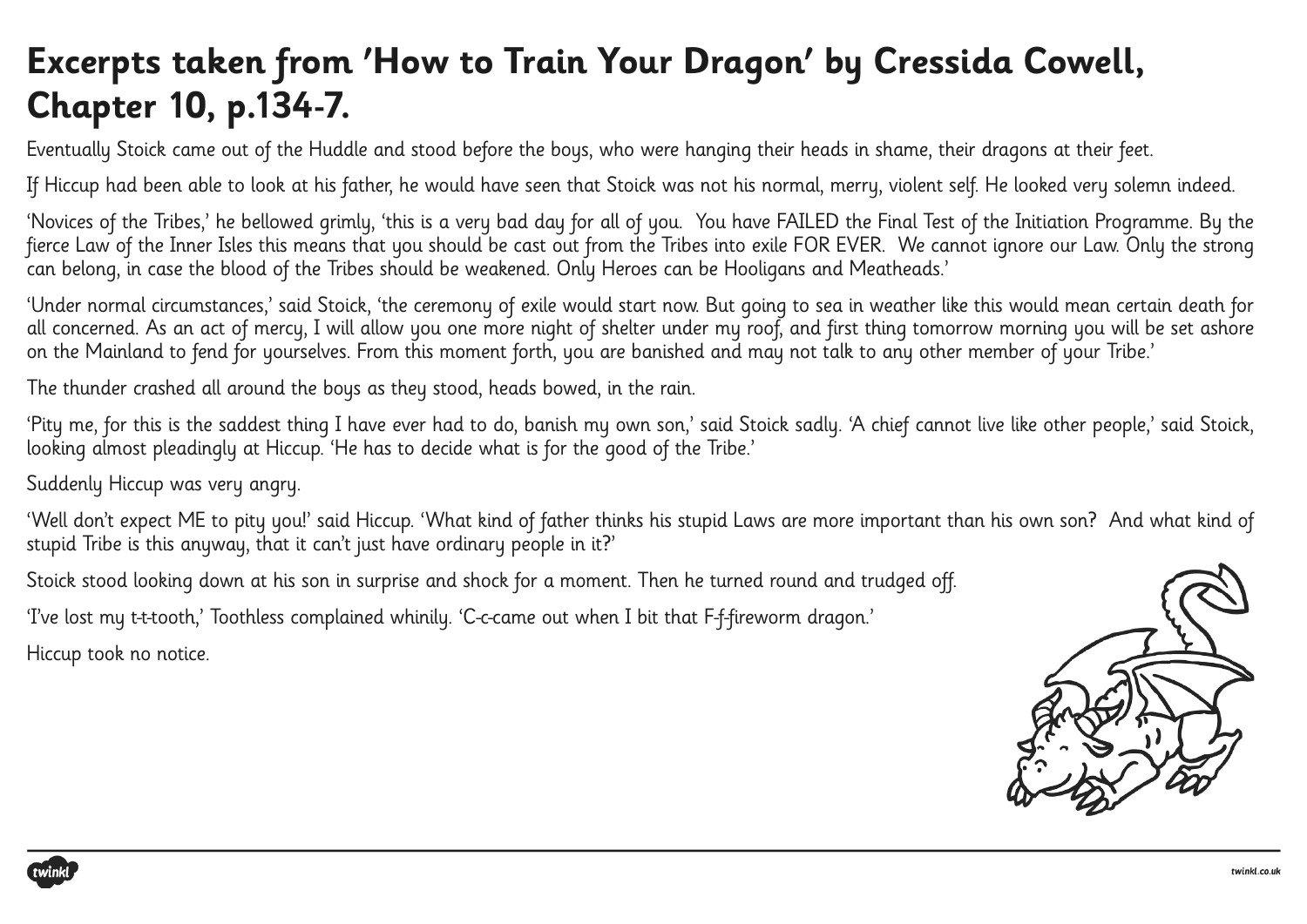## **L.O. Drawing inferences and justifying them with evidence**

| Character        | What is the character like at<br>this moment? | What evidence do you have?<br>Choose a bit that shows this. |
|------------------|-----------------------------------------------|-------------------------------------------------------------|
| Stoick the Vast  |                                               |                                                             |
| Hiccup           |                                               |                                                             |
| <b>Toothless</b> |                                               |                                                             |

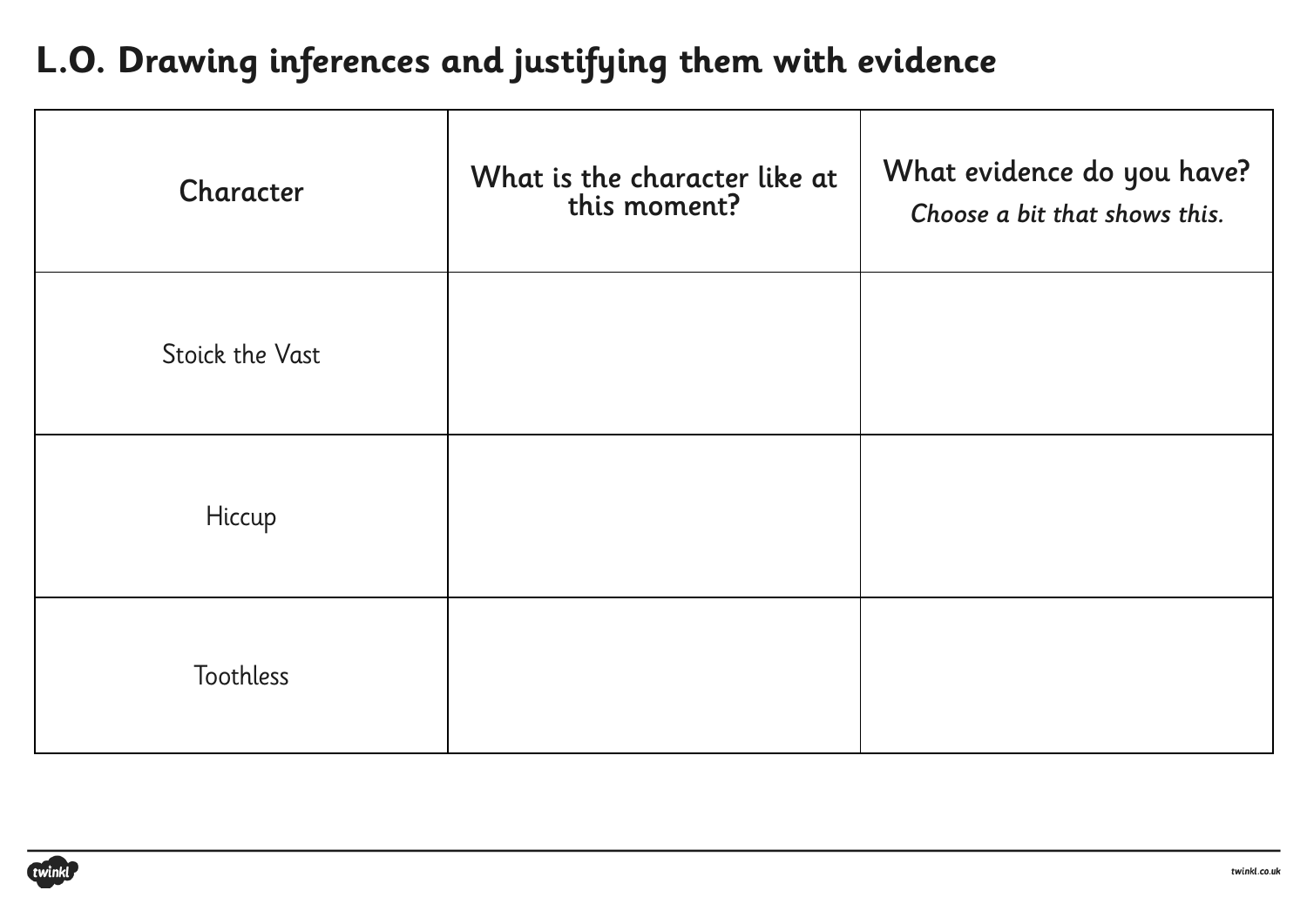## **L.O. Drawing inferences and justifying them with evidence**

| Character        | What is the character like at<br>this moment? | What evidence do you have?<br>Choose a bit that shows this. |
|------------------|-----------------------------------------------|-------------------------------------------------------------|
| Stoick the Vast  | What he looks like:<br>How he acts:           |                                                             |
| Hiccup           | What he looks like:<br>How he acts:           |                                                             |
| <b>Toothless</b> | What he looks like:<br>How he acts:           |                                                             |